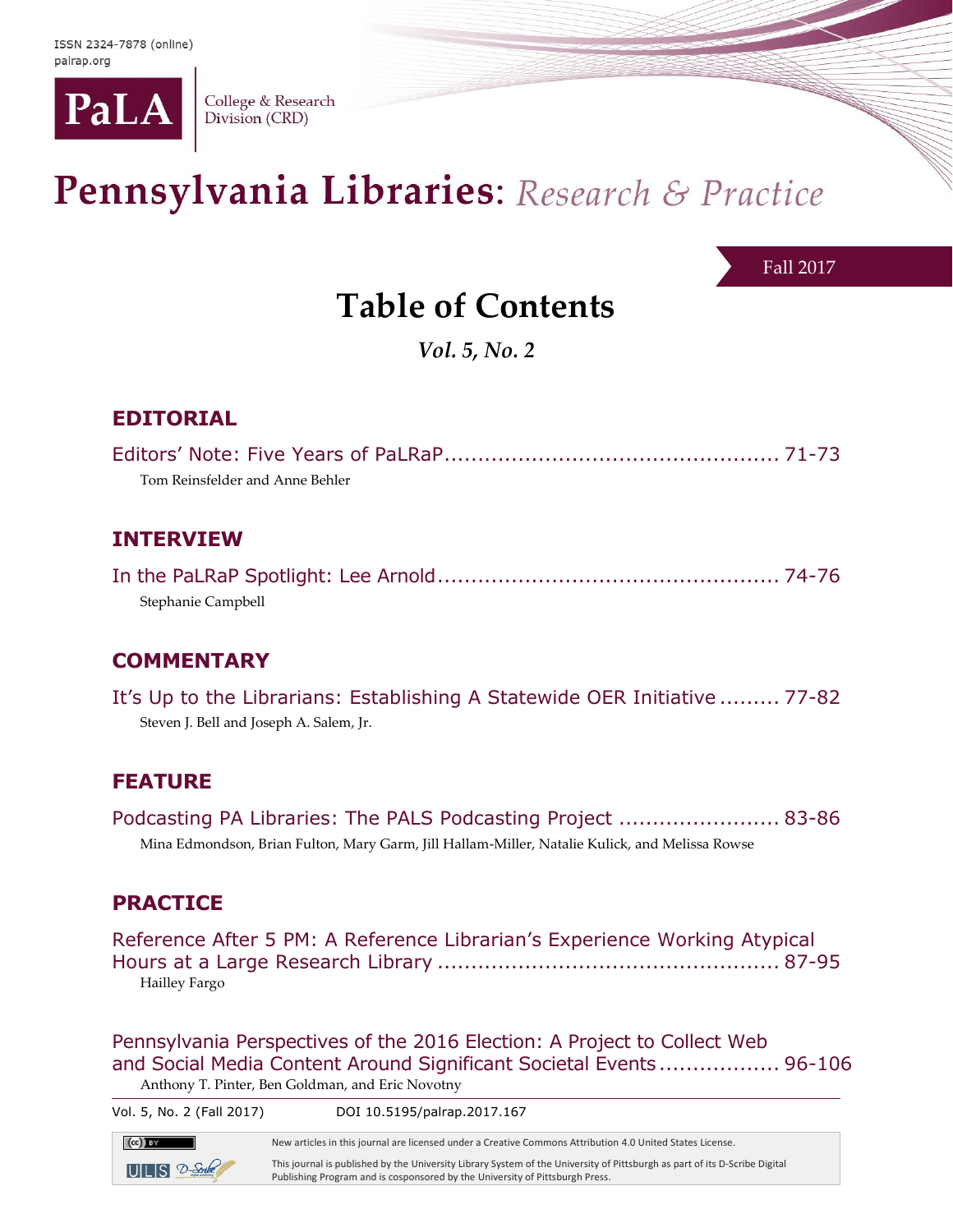| Robyn B. Reed                                                                                                         |  |
|-----------------------------------------------------------------------------------------------------------------------|--|
| Focus Groups: How Feedback from Employees Can Impact the<br>Jessica Jordan and Martina Haines                         |  |
| Altmetrics, Legacy Scholarship, and Scholarly Legacy  127-137<br>Lauren Brittney Collister and Ashley Taylor          |  |
| Online Appointment-Scheduling for Optimizing a High Volume of<br>Carmen Cole and Lauren Reiter                        |  |
| Providing Quality Rights Metadata for Digital Collections Through<br>Linda Ballinger, Brandy Karl, and Anastasia Chiu |  |

## **NEWS**

# *Noteworthy: News Briefs from PA Libraries*

Bryan James McGeary

| Three PA Colleges Receive PA Consortium of Liberal Arts Grant 159       |
|-------------------------------------------------------------------------|
|                                                                         |
| PA Citizens for Better Libraries Names Business Friend of the Year  160 |
| Anita Ditz Retires from Schlow Centre Region Library 161                |
| West Chester University Names Mary Page as University Librarian  162    |
| University of Pittsburgh Awarded IMLS Grant of \$224,761 162            |
|                                                                         |
|                                                                         |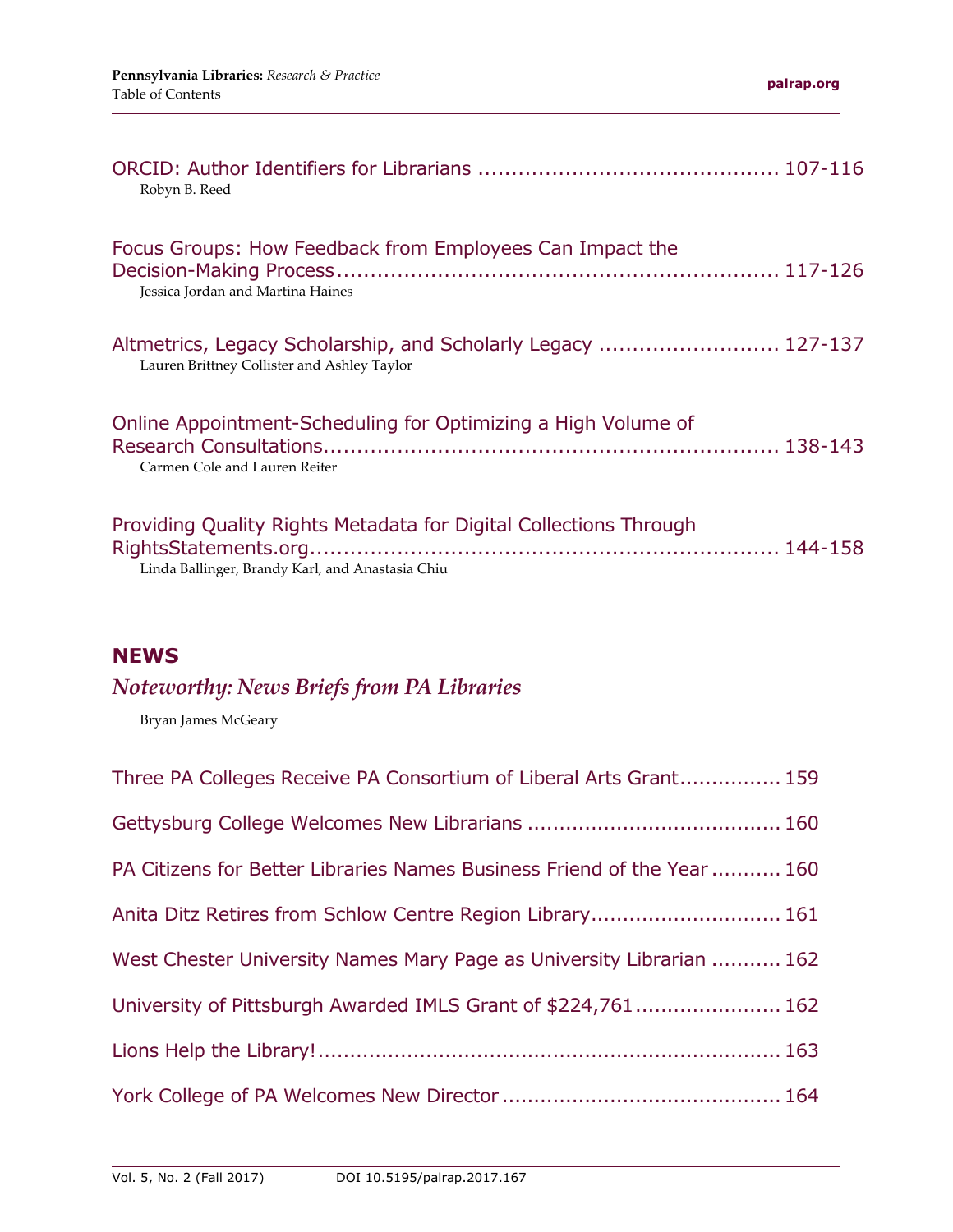| Penn State Libraries, Short Edition Partner for First University Collaboration                          |  |
|---------------------------------------------------------------------------------------------------------|--|
| Penn State Libraries Ranked 2nd among U.S. Public University Libraries                                  |  |
| Penn State DuBois Library Announces Staff Changes<br>٠                                                  |  |
| Penn State Libraries Receives Gen. Beaver's Civil War PA 148 <sup>th</sup> Regiment History Volume<br>٠ |  |
|                                                                                                         |  |
|                                                                                                         |  |

- *Carnegie Mellon Receives Andrew W. Mellon Grant for Digital Scholarship*
- *Keith Webster Elected Vice Chair of NISO*

Registration Open for ACRL/DVC Workshop "Fact, False, or Just Flawed: Critically Examining News in the Age of Truthiness" ................................168